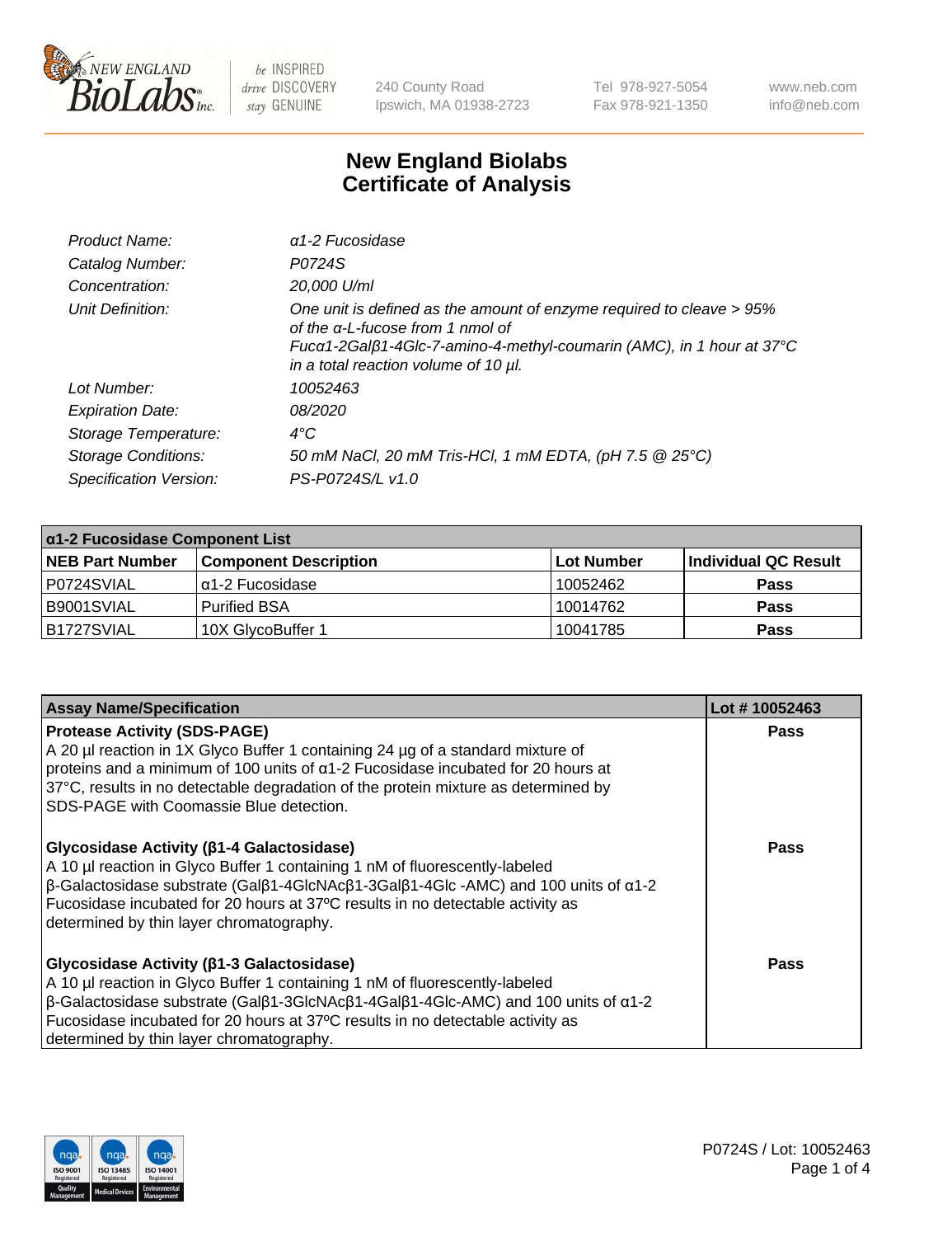

240 County Road Ipswich, MA 01938-2723 Tel 978-927-5054 Fax 978-921-1350

www.neb.com info@neb.com

| <b>Assay Name/Specification</b>                                                                                                                                                                                                                                                                                                                                    | Lot #10052463 |
|--------------------------------------------------------------------------------------------------------------------------------------------------------------------------------------------------------------------------------------------------------------------------------------------------------------------------------------------------------------------|---------------|
| Glycosidase Activity (Endo F1, F2, H)<br>A 10 µl reaction in Glyco Buffer 1 containing 1 nM of fluorescently-labeled Endo F1,<br>F2, H substrate (Dansylated invertase high mannose) and 100 units of a1-2 Fucosidase<br>incubated for 20 hours at 37°C results in no detectable activity as determined by<br>thin layer chromatography.                           | <b>Pass</b>   |
| <b>Glycosidase Activity (Endo F2, F3)</b><br>A 10 µl reaction in Glyco Buffer 1 containing 1 nM of fluorescently-labeled Endo F2,<br>F3 substrate (Dansylated fibrinogen biantennary) and 100 units of $\alpha$ 1-2 Fucosidase<br>incubated for 20 hours at 37°C results in no detectable activity as determined by<br>thin layer chromatography.                  | Pass          |
| <b>Glycosidase Activity (PNGase F)</b><br>A 10 µl reaction in Glyco Buffer 1 containing 1 nM of fluorescently-labeled PNGase F<br>substrate (Fluoresceinated fetuin triantennary) and 100 units of $\alpha$ 1-2 Fucosidase<br>incubated for 20 hours at 37°C results in no detectable activity as determined by<br>thin layer chromatography.                      | <b>Pass</b>   |
| Glycosidase Activity (α-Glucosidase)<br>A 10 µl reaction in Glyco Buffer 1 containing 1 nM of fluorescently-labeled<br>α-Glucosidase substrate (Glcα1-6Glcα1-4Glc-AMC) and 100 units of α1-2 Fucosidase<br>incubated for 20 hours at 37°C results in no detectable activity as determined by<br>thin layer chromatography.                                         | <b>Pass</b>   |
| Glycosidase Activity (α-N-Acetylgalactosaminidase)<br>A 10 µl reaction in Glyco Buffer 1 containing 1 nM of fluorescently-labeled<br>α-N-Acetylgalactosaminidase substrate (GalNAcα1-3(Fucα1-2)Galβ1-4Glc-AMC) and 100<br>units of a1-2 Fucosidase incubated for 20 hours at 37°C results in no detectable<br>activity as determined by thin layer chromatography. | <b>Pass</b>   |
| Glycosidase Activity (α-Neuraminidase)<br>A 10 µl reaction in Glyco Buffer 1 containing 1 nM of fluorescently-labeled<br>α-Neuraminidase substrate (Neu5Acα2-3Galβ1-3GlcNAcβ1-3Galβ1-4Glc-AMC) and 100 units<br>of a1-2 Fucosidase incubated for 20 hours at 37°C results in no detectable activity<br>as determined by thin layer chromatography.                 | <b>Pass</b>   |
| Glycosidase Activity (α1-3 Fucosidase)<br>A 10 µl reaction in Glyco Buffer 1 containing 1 nM of fluorescently-labeled<br>α-Fucosidase substrate (Fucα1-3Galβ1-4GlcNAcβ1-3Galβ1-4Glc-AMC) and 100 units of<br>α1-2 Fucosidase incubated for 20 hours at 37°C results in no detectable activity as<br>determined by thin layer chromatography.                       | Pass          |

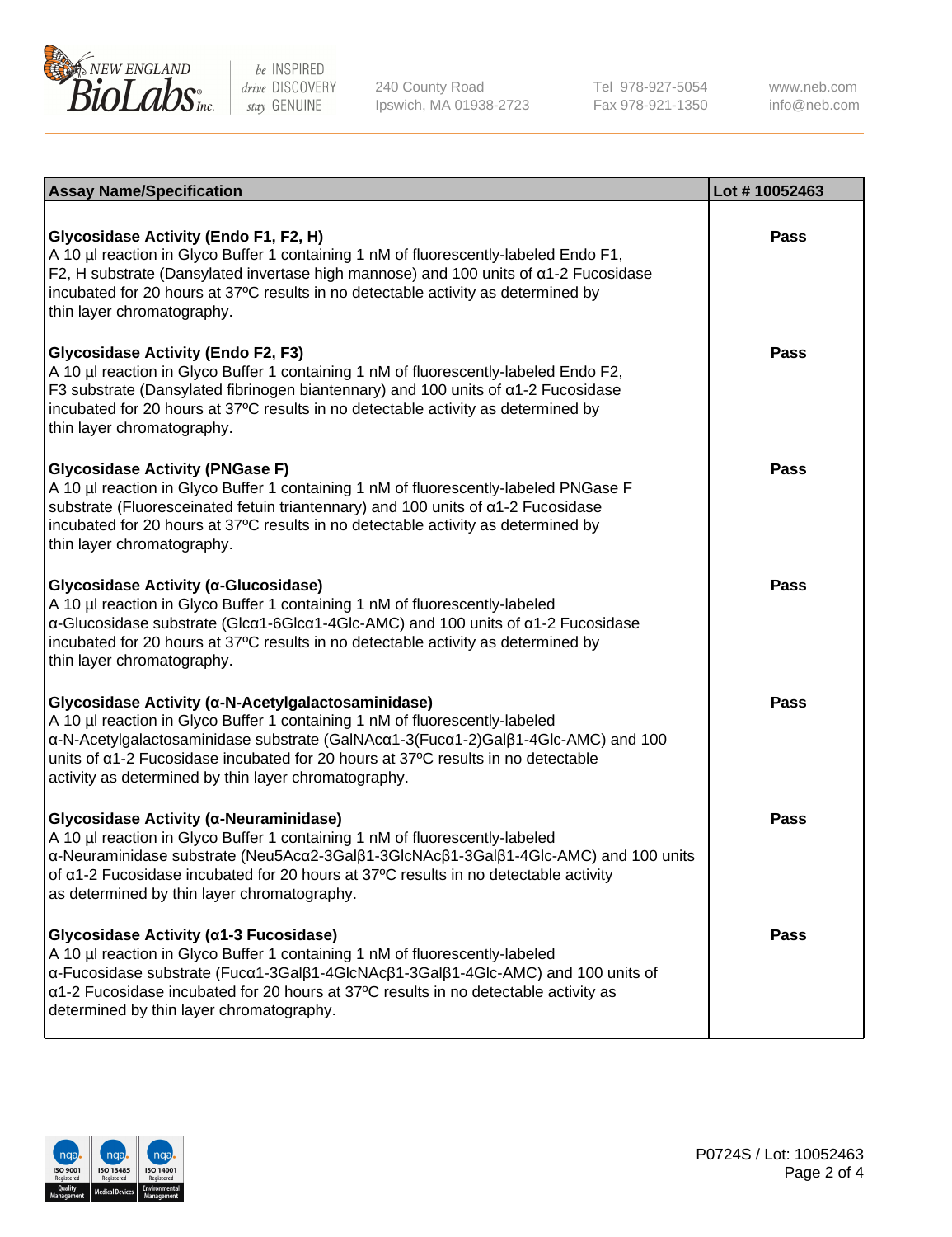

240 County Road Ipswich, MA 01938-2723 Tel 978-927-5054 Fax 978-921-1350 www.neb.com info@neb.com

| <b>Assay Name/Specification</b>                                                                                                                                                                                                                                                                                                                                     | Lot #10052463 |
|---------------------------------------------------------------------------------------------------------------------------------------------------------------------------------------------------------------------------------------------------------------------------------------------------------------------------------------------------------------------|---------------|
| Glycosidase Activity (a1-3 Galactosidase)<br>A 10 µl reaction in Glyco Buffer 1 containing 1 nM of fluorescently-labeled<br>α-Galactosidase substrate (Galα1-3Galβ1-4GlcNAc-AMC) and 100 units of α1-2<br>Fucosidase incubated for 20 hours at 37°C results in no detectable activity as<br>determined by thin layer chromatography.                                | <b>Pass</b>   |
| Glycosidase Activity (α1-3 Mannosidase)<br>A 10 µl reaction in Glyco Buffer 1 containing 1 nM of fluorescently-labeled<br>α-Mannosidase substrate (Μanα1-3Μanβ1-4GlcNAc-AMC) and 100 units of α1-2 Fucosidase<br>incubated for 20 hours at 37°C results in no detectable activity as determined by<br>thin layer chromatography.                                    | <b>Pass</b>   |
| Glycosidase Activity (α1-6 Galactosidase)<br>A 10 µl reaction in Glyco Buffer 1 containing 1 nM of fluorescently-labeled<br>α-Galactosidase substrate (Galα1-6Galα1-6Glcα1-2Fru-AMC) and 100 units of α1-2<br>Fucosidase incubated for 20 hours at 37°C results in no detectable activity as<br>determined by thin layer chromatography.                            | Pass          |
| Glycosidase Activity (a1-6 Mannosidase)<br>A 10 µl reaction in Glyco Buffer 1 containing 1 nM of fluorescently-labeled<br>α-Mannosidase substrate (Μanα1-6Μanα1-6(Μanα1-3)Man-AMC) and 100 units of α1-2<br>Fucosidase incubated for 20 hours at 37°C results in no detectable activity as<br>determined by thin layer chromatography.                              | Pass          |
| Glycosidase Activity (β-Mannosidase)<br>A 10 µl reaction in Glyco Buffer 1 containing 1 nM of fluorescently-labeled<br>$\beta$ -Mannosidase substrate (Man $\beta$ 1-4Man $\beta$ 1-4Man-AMC) and 100 units of $\alpha$ 1-2 Fucosidase<br>incubated for 20 hours at 37°C results in no detectable activity as determined by<br>thin layer chromatography.           | <b>Pass</b>   |
| Glycosidase Activity (β-N-Acetylgalactosaminidase)<br>A 10 µl reaction in Glyco Buffer 1 containing 1 nM of fluorescently-labeled<br>β-N-Acetylgalactosaminidase substrate (GalNAcβ1-4Galβ1-4Glc-AMC) and 100 units of<br>α1-2 Fucosidase incubated for 20 hours at 37°C results in no detectable activity as<br>determined by thin layer chromatography.           | <b>Pass</b>   |
| Glycosidase Activity (β-N-Acetylglucosaminidase)<br>A 10 µl reaction in Glyco Buffer 1 containing 1 nM of fluorescently-labeled<br>β-N-Acetylglucosaminidase substrate (GlcNAcβ1-4GlcNAcβ1-4GlcNAc-AMC) and 100 units<br>of $\alpha$ 1-2 Fucosidase incubated for 20 hours at 37°C results in no detectable activity<br>as determined by thin layer chromatography. | Pass          |
| Glycosidase Activity (β-Xylosidase)                                                                                                                                                                                                                                                                                                                                 | <b>Pass</b>   |